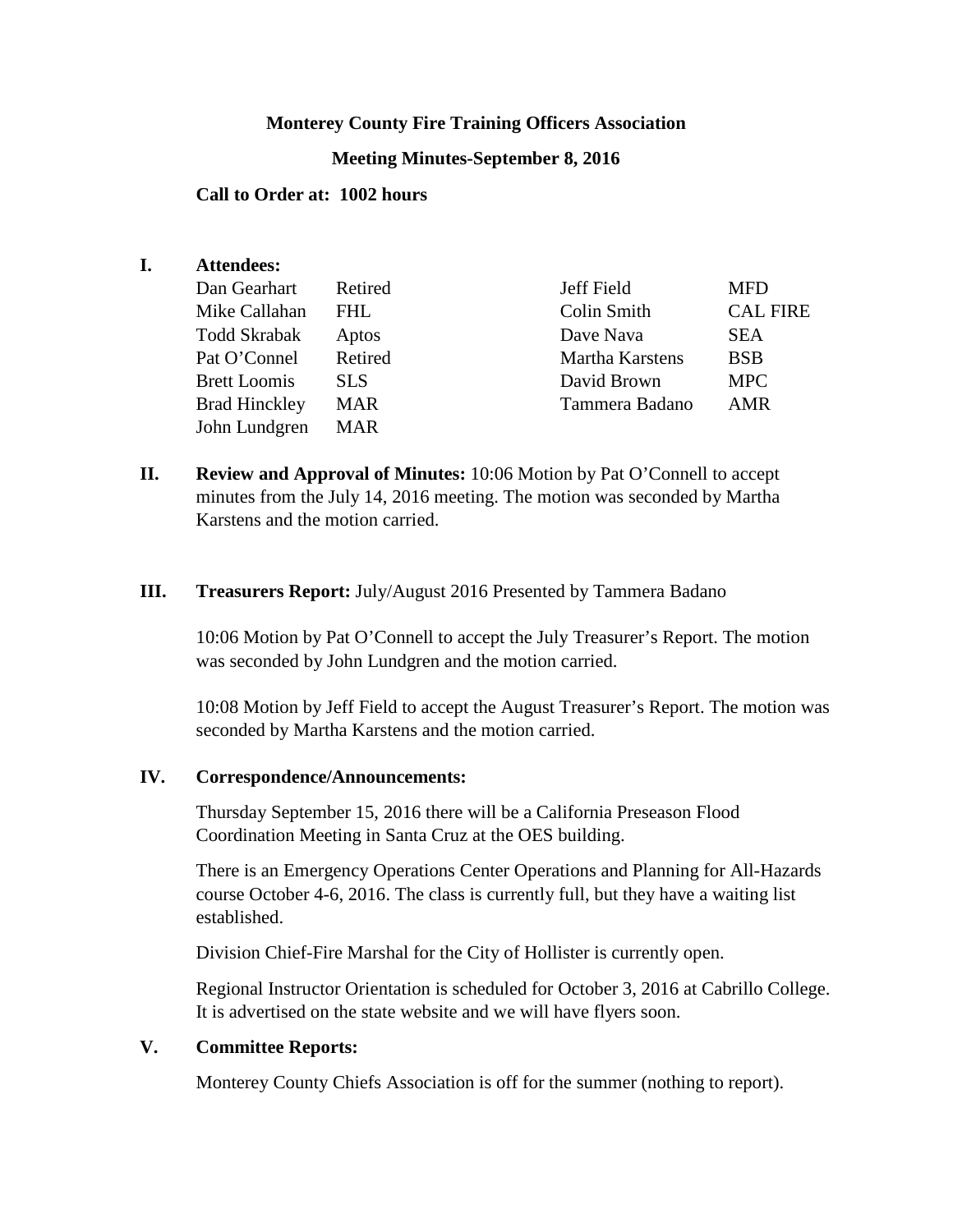Fire Prevention 1A and Fire Management 1 along with ICS 300 and 400 were canceled due to low registration numbers.

MPC is soliciting needs from local departments so they can forecast the course they will put on over the next two years.

MPC is trying to schedule an Instructor I course in October 2016 and an Instructor II course in December 2016.

MPC is working on a joint training facility with POM fire on Joe Lloyd Way.

Monterey is finalizing the dates for courses on Principles of Modern Fire Attack, Report Writing, and Behavioral Health that they will be hosting and offering to partner agencies.

## **VI. Old Business**

A discussion was had about getting rid of the library and getting an enterprise account with either Action Training, Evals.net, or Target Solutions.

## **VII. New Business**

The future of the Wildland Training Exercise was discussed with the consensus being to keep it to the one day model for 2017 with a Type III organization and plan for future growth to include an overnight multi-day event in 2018.

# **VIII. Good of the Order:**

# **IX. Adjournment**

Meeting adjourned at 1158 hours.

Next Meeting: October 13, 2016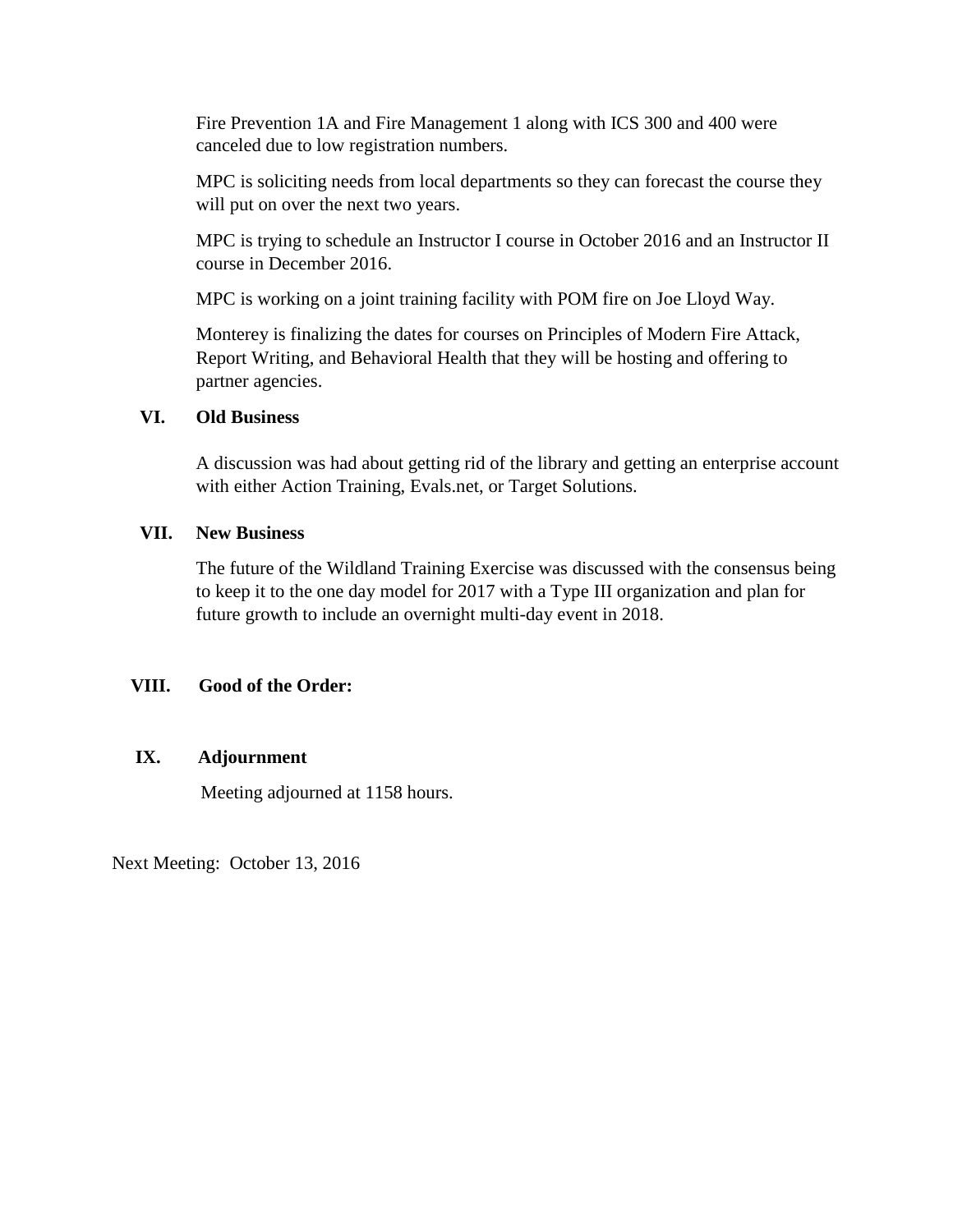# **Treasurer's Report – July 2016**

**Reporting period: June 30, 2016 through July 31, 2016** 

| Checking Account Balance as of June 30, 2016:                                                                                                                  |                                                     |                                    | 20,066.60 |
|----------------------------------------------------------------------------------------------------------------------------------------------------------------|-----------------------------------------------------|------------------------------------|-----------|
| Revenue:                                                                                                                                                       | 07/31/2016 Fire Control 413 - Student registrations |                                    | 1,163.50  |
|                                                                                                                                                                |                                                     | <b>Total Revenue:</b>              | 1,163.50  |
| <b>Expenses:</b>                                                                                                                                               | 07/01/2016 Red Shift Internet Services              | 20.95                              |           |
|                                                                                                                                                                |                                                     | <b>Total Expenses:</b>             | 20.95     |
| <b>Checking Account Balance as of July 31, 2016:</b>                                                                                                           |                                                     |                                    | 21,209.15 |
| <b>Wildland Fire School Training Fund:</b> (Savings Account)<br><b>Unrestricted Savings: (Savings Account)</b><br>Savings Account Balance as of July 31, 2016: |                                                     | 60,000.00<br>7,415.60<br>67,415.60 |           |
| Total Assets as of July 31, 2016:                                                                                                                              |                                                     |                                    | 88,624.75 |

# **NOTES:**

Tammera Badano, Treasurer July 31, 2016